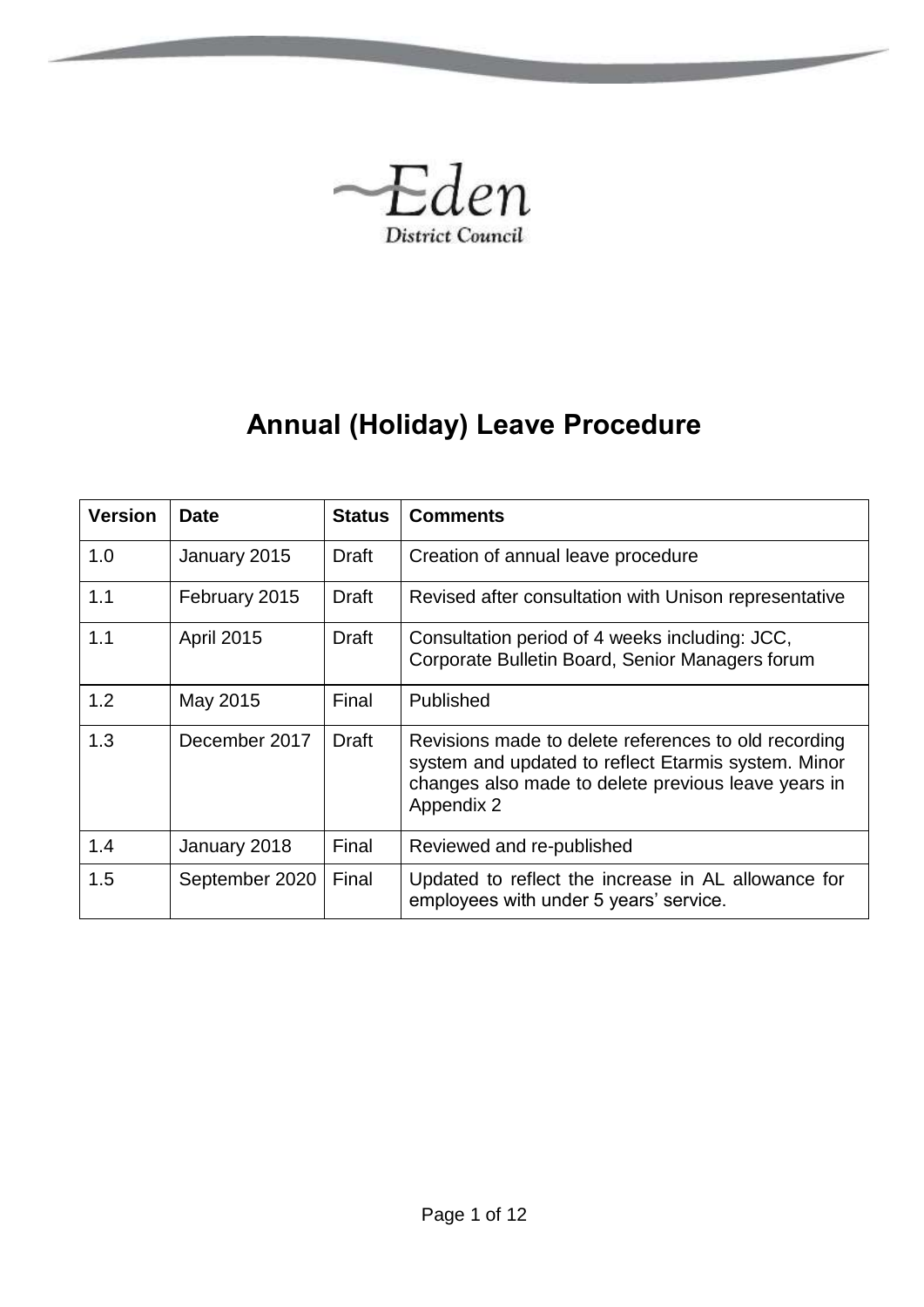# **Section Contents Page**

|      | 1.  |                                                                             |
|------|-----|-----------------------------------------------------------------------------|
|      | 2.  |                                                                             |
|      | 3.  |                                                                             |
|      | 4.  |                                                                             |
|      | 5.  |                                                                             |
|      | 6.  |                                                                             |
|      | 7.  |                                                                             |
|      | 8.  |                                                                             |
|      | 9.  | Carrying Forward Annual Leave from a Previous Leave Year  5                 |
|      | 10. |                                                                             |
| 10.1 |     |                                                                             |
| 10.2 |     |                                                                             |
| 10.3 |     |                                                                             |
| 10.4 |     |                                                                             |
|      | 11. |                                                                             |
|      |     |                                                                             |
|      |     |                                                                             |
|      |     |                                                                             |
|      |     | Annual Leave Entitlement Calculations and number of hours required to cover |
|      |     |                                                                             |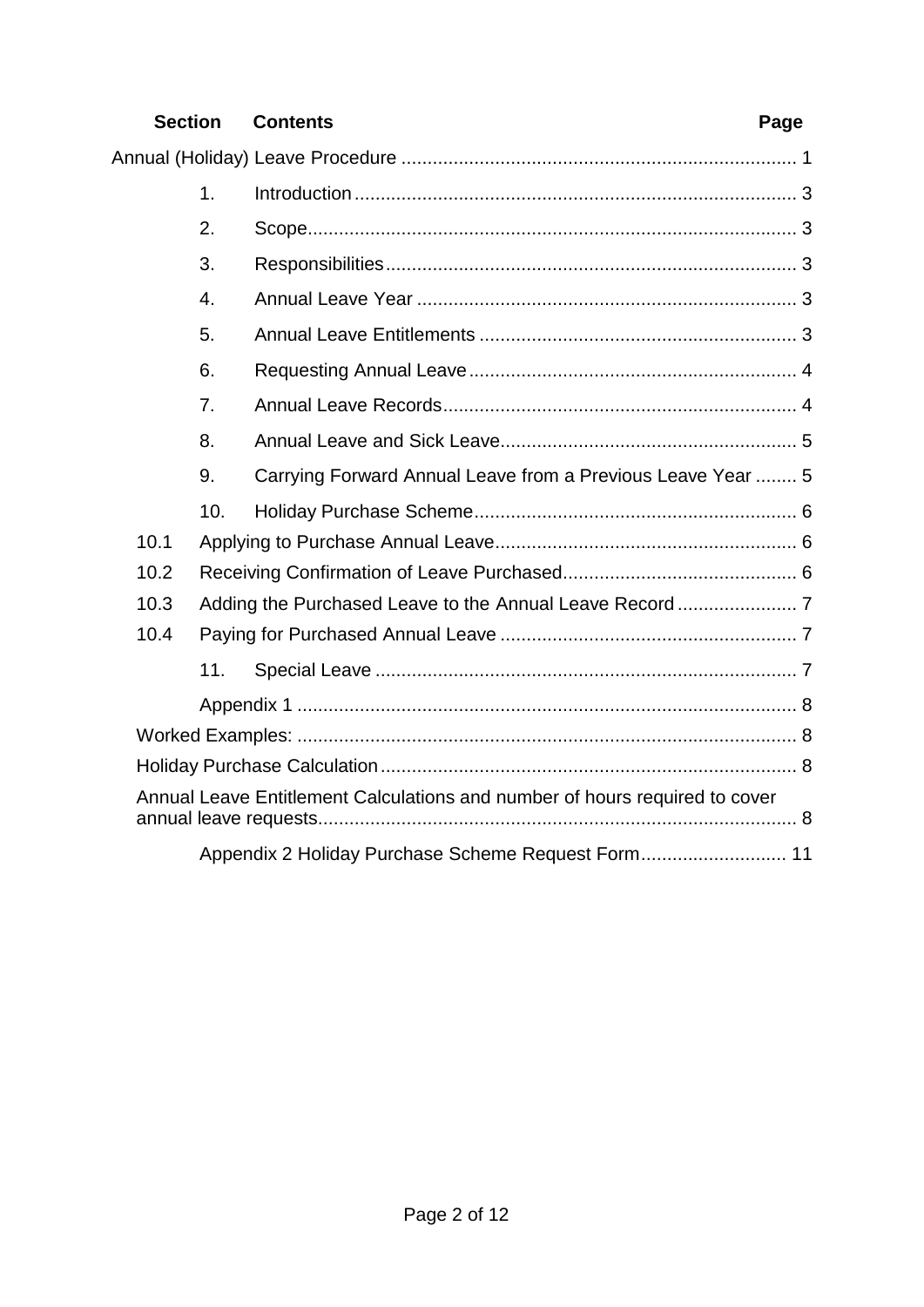# <span id="page-2-0"></span>**1. Introduction**

1.1 This procedure details the annual leave, bank and public holidays that employees are entitled to. It gives the entitlements for full time and part time employees. Arrangements for carrying forward annual leave and purchasing leave.

### <span id="page-2-1"></span>**2. Scope**

2.1 This procedure applies to all employees covered by the National Joint Council for Local Government Services except for Chief Officers who are covered by a separate National Joint Council Agreement for Chief Officers of Local Authorities.

# <span id="page-2-2"></span>**3. Responsibilities**

- 3.1 Each employee has personal responsibility to ensure they do not overtake or undertake their holiday leave in any leave year and also to ensure their holiday entitlement records are maintained accurately. Failure to do so could result in disciplinary action.
- 3.2 Line Managers are generally responsible for ensuring that employees adhere to these procedures. Adherence is generally achieved by ensuring that staff receive appropriate direction and instruction and are monitored to ensure their understanding of and competency of administering the holiday leave procedure.

# <span id="page-2-3"></span>**4. Annual Leave Year**

4.1 The Council's annual leave year runs from 1 April to 31 March. Employees who join or leave the Council part-way through a leave year will be entitled to the appropriate proportionate amount of leave, based on the number of weeks they have been employed in that particular leave year.

#### <span id="page-2-4"></span>**5. Annual Leave Entitlements**

- 5.1 All employees will have their entitlement to annual leave and bank holidays calculated in hours and on a pro-rata basis.
- 5.2 Holiday entitlement is calculated by multiplying the employee's 'standard day' by the number of days they are entitled to, which is based on their length of service (see table below) and based on the number of weeks they are due to work in the relevant holiday year.
- 5.3 A Standard day is 1/5th of the employee's weekly contracted hours.

|                             | <b>Number of Days by Leave Type</b> |                                          |                                       |                              |                                                   |                                                     |
|-----------------------------|-------------------------------------|------------------------------------------|---------------------------------------|------------------------------|---------------------------------------------------|-----------------------------------------------------|
| Length of<br><b>Service</b> | <b>Standard</b>                     | <b>Public</b><br><b>Holidays</b><br>$*1$ | <b>Statutory</b><br><b>Days</b><br>*2 | Local<br><b>Days</b><br>$*2$ | Length of<br><b>Service</b><br><b>Entitlement</b> | <b>Total</b><br><b>Annual</b><br><b>Entitlement</b> |
| $0 - 4$ years               | 22                                  | 8                                        | $\overline{2}$                        |                              |                                                   | 33                                                  |
| $5 - 9$ years               | 22                                  | 8                                        | $\overline{2}$                        |                              | 4                                                 | 37                                                  |
| $10 + years$                | 22                                  | 8                                        | 2                                     |                              |                                                   | 40                                                  |

5.4 Annual leave entitlement is allocated as follows;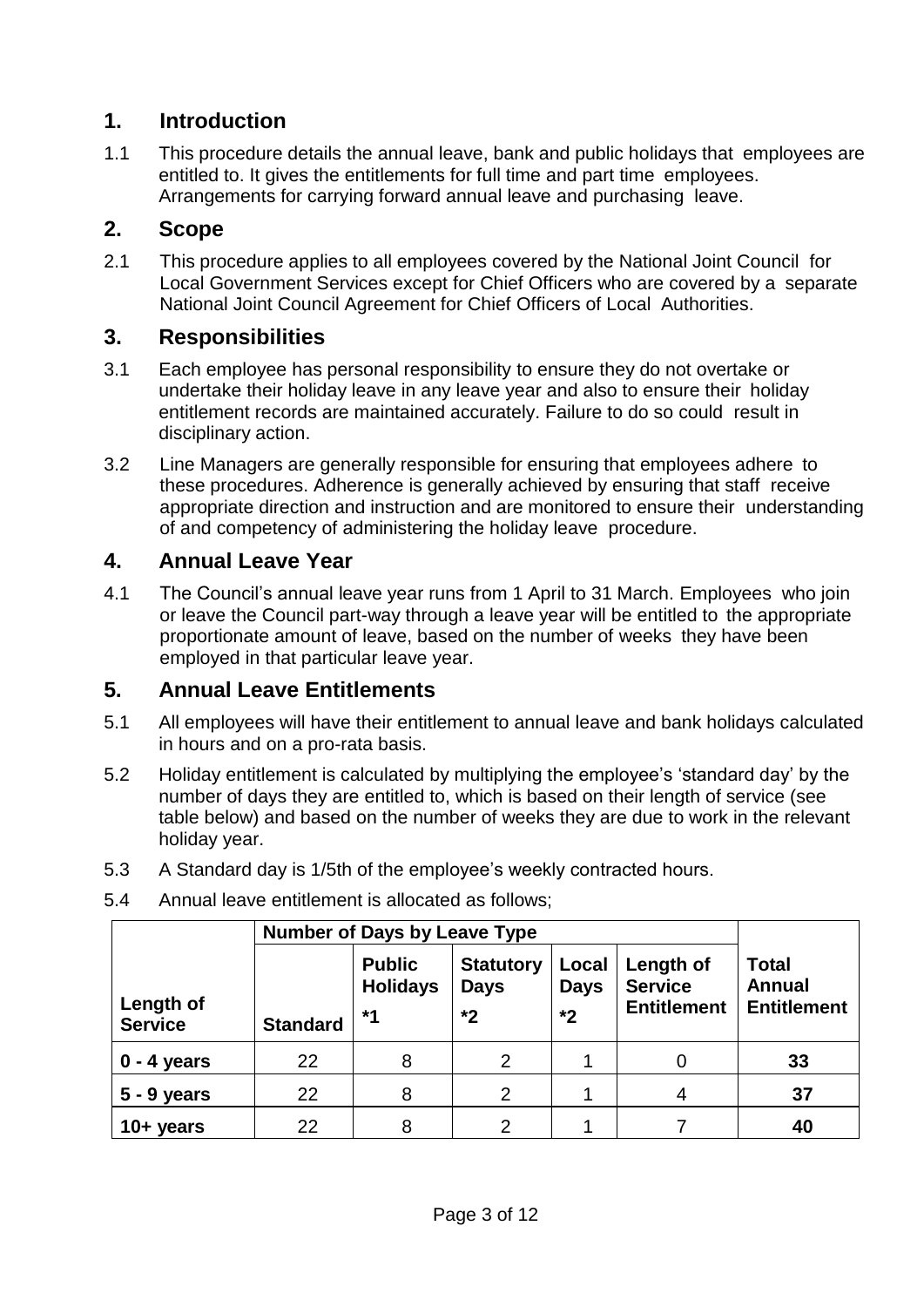- \*1 The number of public holidays in any holiday year may vary, dependent on when they fall in that year (eg Easter bank holidays). If you wish to check the public holidays within an annual leave year please contact the HR section.
- \*2 The 2 Statutory and 1 Local leave days are allocated over the Christmas and New Year period to allow the majority of the organisation to shut down during this period.

# <span id="page-3-0"></span>**6. Requesting Annual Leave**

- 6.1 Requests for annual leave should be made by the employee to their line manager in writing. (The use of the Etarmis system to request and have leave approved is an acceptable method of written approval).
- 6.2 Many sections have minimum staffing levels and operate a first-come-firstserved basis for annual leave therefore employees are advised to provide as much notice as possible, when making requests.
- 6.3 For every day of annual leave booked, the actual number of hours that would have been worked on that day should be deducted from the total leave entitlement.
- 6.4 If a bank holiday falls on a non-working day (rest day), no deduction should be made from the total leave entitlement.
- 6.5 If a bank holiday falls on a working day and the employee works on that day, the employee will be paid at the appropriate rate and no hours should be deducted from the total leave entitlement. No day off in lieu should be given, because no holiday entitlement has been used for this day.
- 6.6 A part time employee who normally works every Monday and does not work on bank holidays may find that they have to use up a greater proportion of leave allocation to cover bank holidays. Line managers may use their discretion to allow employees to work on alternative days around the bank holidays to compensate.
- 6.7 It is accepted that there may be occasions where a leave day may not have approval in writing, in advance of the leave being taken eg unplanned emergency leave. In these circumstances the employee must update their records, directly upon their return to the workplace.
- 6.8 Appendix 1 contains some worked examples of calculating annual leave entitlement and the number of hours required to cover periods of annual leave.

# <span id="page-3-1"></span>**7. Annual Leave Records**

7.1 The Council has an automated system Etarmis which is used to request and record annual leave.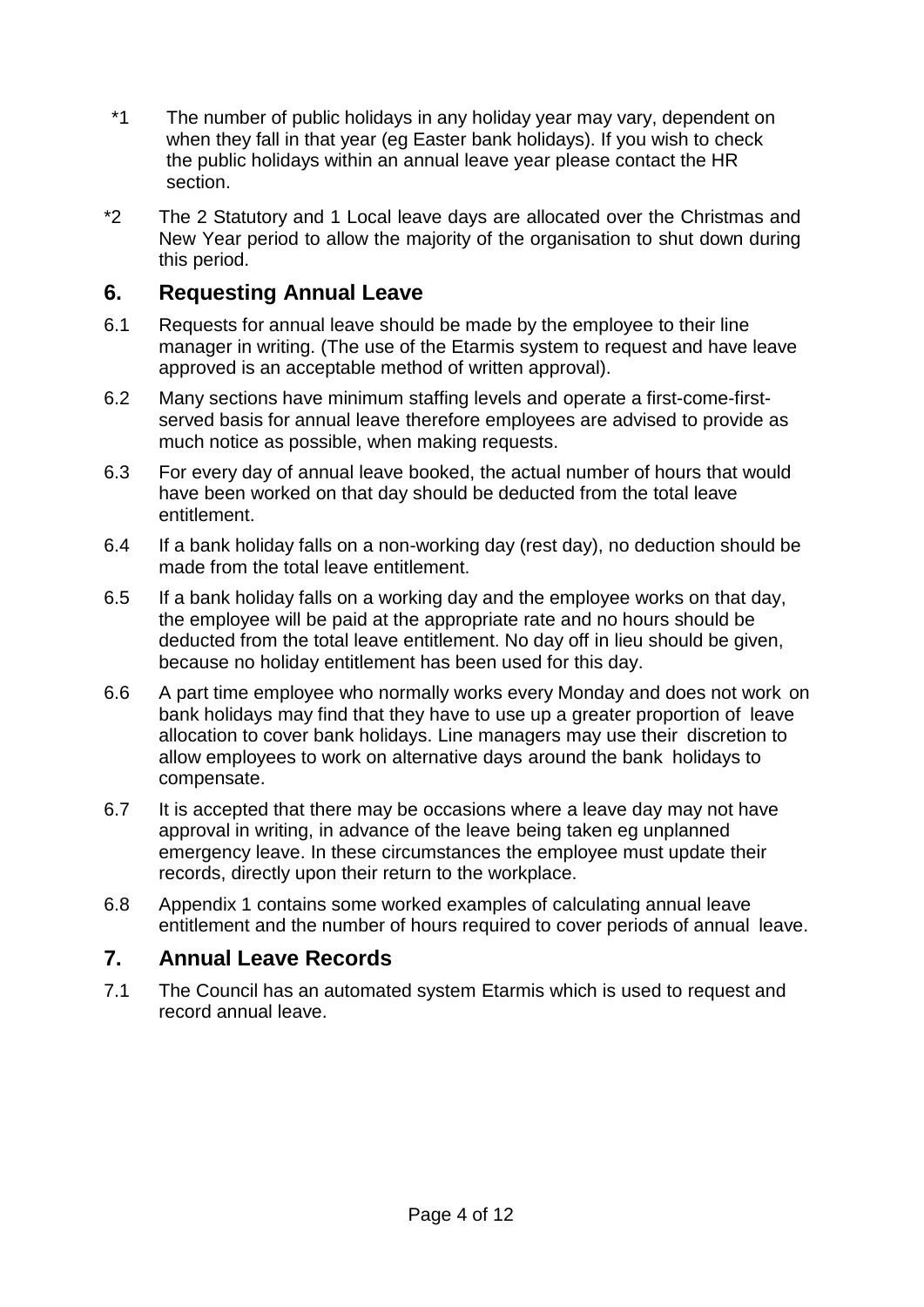- 7.2 Employees who use Etarmis will be provided with training on how to use the system. If an employee feels they need more training or support they should raise this with their line manager or the HR Department.
- 7.3 It is highly recommended that where employees use the Etarmis system for holiday authorisation that they maintain a separate record as well. This will enable the employee to reconcile their leave against the Etarmis system.
- 7.4 Employees are advised to check their allocated holiday entitlement on Etarmis at the beginning of each holiday year and when adjustments are made during the year, for situations such as change in hours or increase in entitlement due to length of service. The HR Team endeavor to ensure the accuracy of all records and it is also the responsibility of each employee to ensure the entitlement entered on the system is correct. Where an error may occur the employee is solely responsible for any holiday leave taken over and above their entitlement.
- 7.5 Employees must retain their annual leave records for a period of 3 years in case they are needed for further reference. If there is a query these records will be relied upon.

### <span id="page-4-0"></span>**8. Annual Leave and Sick Leave**

8.1 An employee who is absent from work due to sickness will continue to accrue annual leave in the usual way. For more details in relation to this matter, and for details of how cases of sickness during annual leave will be dealt with, please refer to the Council's Sickness Absence Procedure. A copy can be found on SharePoint.

# <span id="page-4-1"></span>**9. Carrying Forward Annual Leave from a Previous Leave Year**

- 9.1 The Council encourages every employee to use their leave entitlement within the designated leave year (1 April - 31 March).
- 9.2 Working time regulations stipulate that an employee must take a minimum of 28 days leave within the leave year (pro rata). Leave includes both Annual and Bank Holiday leave. As an employer the Council has a responsibility to ensure that these regulations are not contravened (either purposefully or inadvertently). Therefore as best practice the Council encourages every employee to use their leave entitlement within the designated leave year (1 April - 31 March).
- 9.3 It is however recognised that there can be situations where there is a genuine need to request a 'carry over' of leave to the following leave year. (A 'genuine need' would not normally include a request to 'carry over' leave as a result of poor planning of holiday leave.)
- 9.4 Any requests to 'carry over' leave entitlement must be agreed in advance by an employee's line manager and/or section head.
- 9.5 The maximum 'carry over' is 37 hours. This figure is pro-rata if an employee works less than a full time working week. In effect the maximum carry over is the equivalent to an employee's contracted weekly hours (regardless of how those hours are worked).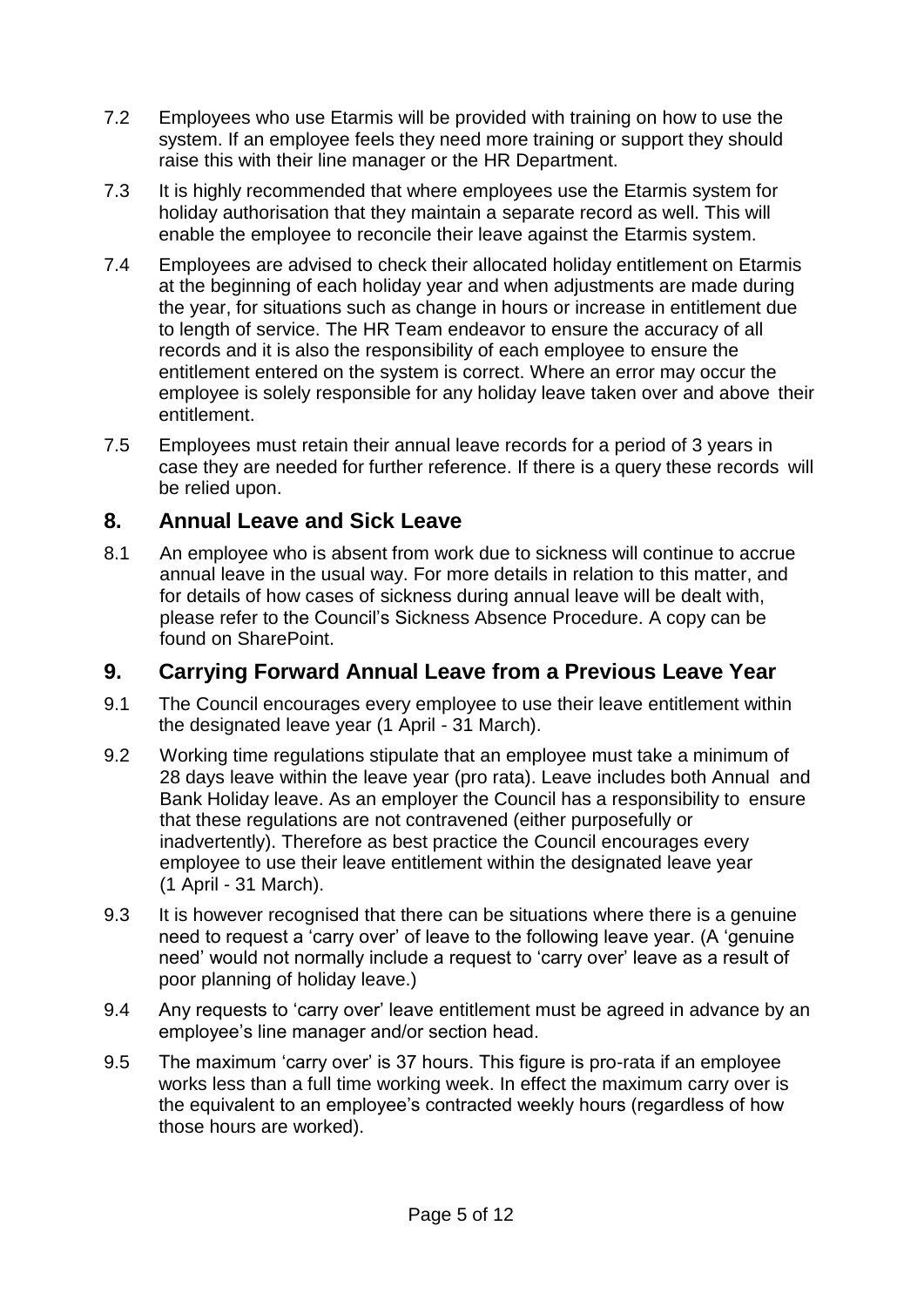# <span id="page-5-0"></span>**10. Holiday Purchase Scheme**

- 10.1.1 It is recognised that some employees may wish to take more than their contractual entitlement in order to manage personal commitments. The Holiday Purchase Scheme enables all employees to request the purchase of additional annual leave, subject to certain conditions, with the cost of any approved additional leave being deducted from salary on a monthly basis over the course of the leave year.
- 10.1.2 The Council wishes to establish flexible working policies which are attractive to staff and enable people to have a proper work/life balance. Any flexible working scheme must take account of the paramount need to maintain the provision of the Council's services.
- 10.1.3 The scheme applies to all employees, full and part time.

#### <span id="page-5-1"></span>**10.1 Applying to Purchase Annual Leave**

- 10.1.1Employees wishing to purchase additional annual leave will be required to complete a Holiday Purchase Scheme Request Form (Appendix 3 2), and obtain their line manager's support for the request before submitting the form to their Chief Officer.
- 10.1.2 A separate request must be made for each leave year.
- 10.1.3 The deadline for requests is 10am on the 15 March in any year or where this date falls on a non-working day, the first working day thereafter. Confirmation of the deadline will be published by the HR team each year. Requests to purchase additional annual leave will only be accepted after the deadline where there are special or extenuating circumstances only.
- 10.1.4 The Council reserves the right to refuse an employee's application to purchase additional annual leave. It may be necessary to refuse an employee's request on operation or technical grounds, related to the job and the needs and requirements of the service. If approval is not given, the reasons for the refusal will be given in writing.

#### <span id="page-5-2"></span>**10.2 Receiving Confirmation of Leave Purchased**

- 10.2.1 Once an employee's request to purchase additional annual leave has been approved they will receive a confirmation e-mail from the HR team.
- 10.2.2 Employees who have requested to purchase additional annual leave and who do not receive a confirmation e-mail within 28 days of the request being submitted should make enquiries with the HR team to identify the status of their request.
- 10.2.3 Once an application has been accepted, the employee may not change his/her mind and if the additional holiday is not taken, there is no additional carry over provision separate to the Council's current policy on holiday carry forward (maximum of 5 days).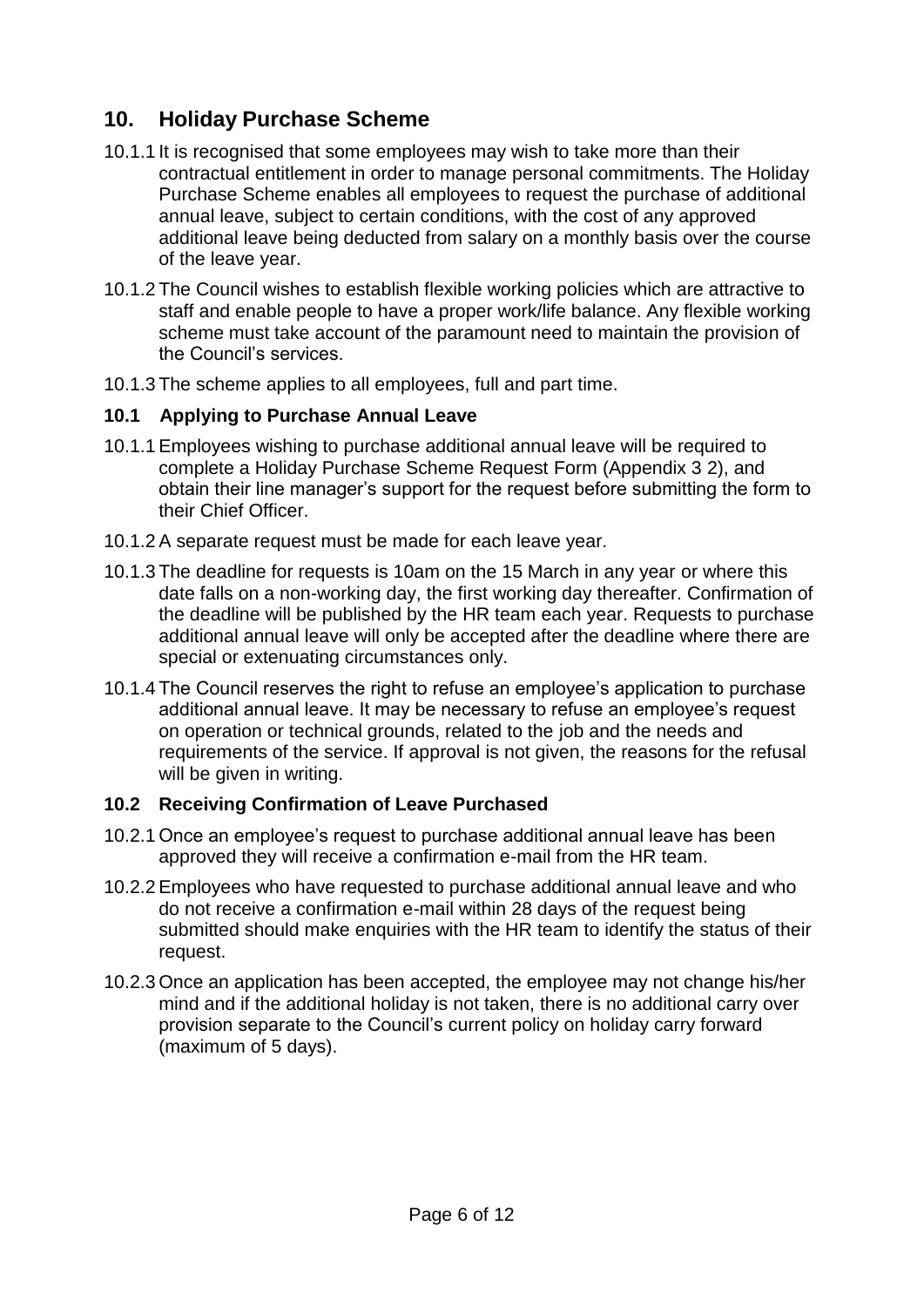#### <span id="page-6-0"></span>**10.3 Adding the Purchased Leave to the Annual Leave Record**

10.3.1 Where an employee has successfully requested the purchase of additional annual leave, the amount of leave purchased will be added to the individual's annual leave record on Etarmis by the Human Resources Department.

#### <span id="page-6-1"></span>**10.4 Paying for Purchased Annual Leave**

- 10.4.1 The cost of the purchased leave will be spread out over the relevant leave year. This will result in a reduction to the employee's monthly salary either for the whole leave year (when the request was processed before the end of the previous leave year) or for part of the leave year (special or extenuating circumstances only).
- 10.4.2 Amounts deducted from salary will be recalculated if the employee's salary increases or decreases.
- 10.4.3 The definition of a 'days' leave is equivalent to 1/5th of an employee's weekly contracted hours.
- 10.4.4 The new monthly salary will be calculated by Salaries and notified to the employee by Human Resources as soon as possible following their receipt of the approved request from the employee's Chief Officer.
- 10.4.5 The calculation will be arrived at by:
	- Dividing the employee's basic annual salary by 261 (calculation which is used to determine a day's pay for any purpose);
	- Multiply this figure by the number of annual leave days the employee wishes to buy;
	- Divide this figure by the number of months in the leave year to arrive at the amount that will be deducted from the employee's monthly salary;
	- Subtracting that figure from the employee's normal monthly salary and applying the new level of monthly pay from the agreed date through to the end of that leave year.
- 10.4.6 Appendix 1 contains a worked example of a calculation holiday purchase leave.
- 10.4.7 National Insurance contributions and tax deductions are calculated on the reduced monthly income figure.
- 10.4.8 The employee and employer are required to pay pension contributions on the notional full pay for the annual leave days purchased.
- 10.4.9 An employee should note that by completing and submitting the request for the additional leave form that, if approved, this form also constitutes their consent to any applicable salary adjustment.

#### <span id="page-6-2"></span>**11. Special Leave**

11.1 The Council has a policy for Special paid or unpaid leave. Please refer to the Council's Employment Handbook for details on these.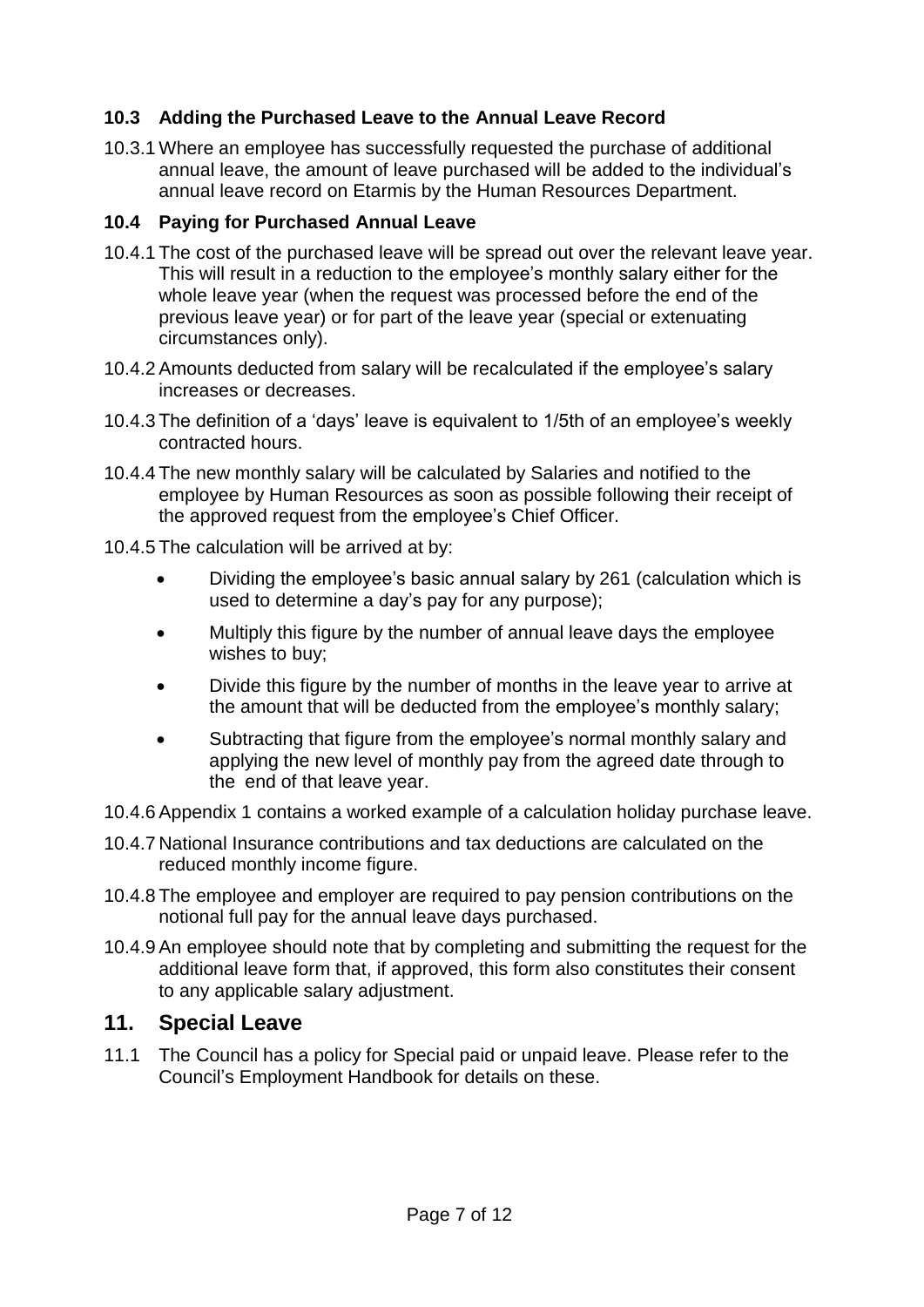# <span id="page-7-0"></span>**Appendix 1**

#### <span id="page-7-1"></span>**Worked Examples:**

- Holiday Purchase Calculations;
- Annual leave entitlement calculations and number of hours required to cover annual leave requests

#### <span id="page-7-2"></span>**Holiday Purchase Calculation**

If an employee's basic monthly pay, excluding non-contractual overtime, is £1500 and they apply to purchase 5 working days additional annual leave, the calculation will be arrived at by:

- Calculating the employee's basic annual salary, which in this case is £18,000;
- Dividing this figure by 261, resulting in a notional daily payment of £68.97;
- Multiply £68.97 by 5, since the employee wishes to buy 5 working days additional annual leave, giving a sum of £344.85;
- Divide this figure by 12 to arrive at the amount that will be deducted from the employee's monthly salary, producing a figure of £28.74; and
- Subtract £28.74 from the employee's 'normal' monthly salary, ie £1500 -
- £28.74, which gives a new monthly salary for the 12 months of the year of
- £1471.26.

#### <span id="page-7-3"></span>**Annual Leave Entitlement Calculations and number of hours required to cover annual leave requests**

#### **Full-Time Employees**

**Standard working week (Mon - Thurs = 7.5 hours, Fri = 7 hours):**

As the Etarmis system automatically accounts for Bank Holiday Leave for fulltime staff (who work a standard working week), no allocation is added to the annual leave entitlement for public holidays, statutory days or local days.

Sarah works full time (37 hours a week), Monday to Friday. Sarah has less than 5 years' service. Sarah's annual leave entitlement is calculated as; 52/52 (number of weeks available to work in the holiday year) x 22 days (annual entitlement for that year) x 7.4 hours (standard day i.e. 1/5th of 37) which equates to 162.8 hours.

Sarah's office is closed on bank holidays. Each time Sarah takes a day's leave she deducts it from her entitlement of 162.8 hours (Mon - Thurs = 7.5 hours, Fri = 7 hours). Nothing is booked out for bank holidays as the Etarmis record shows 'Public Holiday - Target Hours Are Zero'.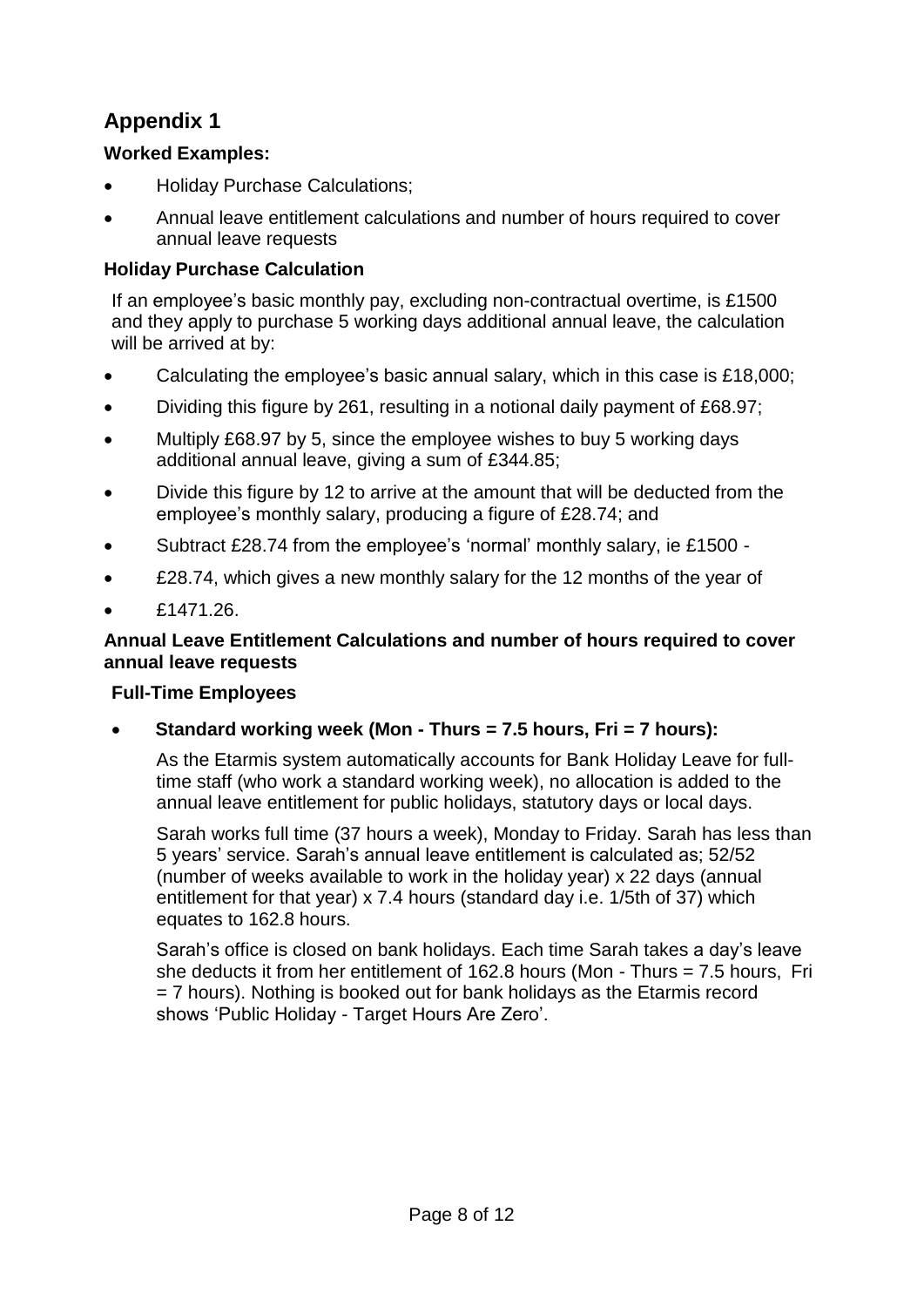#### **Non-Standard working week**

If staff work full-time hours (37 per week) but have a non-standard working pattern (ie different to the one shown above) then bank holidays are treated in the same way as for part-time employees and must be booked as holidays by the employee if they fall on a normal working day (see below). The annual leave entitlement includes a pro-rata calculation for public holidays, statutory days and local days.

#### **Part - Time Employees**

*As the Etarmis system does not deduct Bank Holiday Leave for part-time staff, the time must be booked by the employee using the usual holiday leave booking process for Etarmis. The annual leave entitlement includes a pro-rata calculation for public holidays, statutory days and local days.*

#### **Standard working week:**

Jo is contracted to work 28 hours per week. Jo works 7 hours per day on Monday, Tuesday Wednesday and Thursday. Jo has more than 10 years' service. Jo's annual leave entitlement is calculated as; 52/52 (number of weeks available to work in the holiday year) x 40 days (annual entitlement for that year) x 5.6 hours (standard day i.e. 1/5th of 28) which equates to 224.0 hours.

Jo's office is closed on bank holidays. Each time Jo takes a day's leave she deducts 7 hours from the total leave entitlement. Each time a bank holiday falls on one of her normal working days, she takes the day off with pay and deducts 7 hours from her total leave entitlement. Each time a bank holiday falls on a non-working day (such as a Friday) no deduction will be made from her total leave entitlement.

#### **Non-standard week:**

Paul is contracted to work 18.5 hours per week. Paul works 4 hours on a Wednesday, 7.5 hours on a Thursday and 7 hours on a Friday. Paul has more than 10 years' service. Paul's annual leave entitlement is calculated as; 52/52 (number of weeks available to work in the holiday year) x 40 days (annual entitlement for that year) x 3.7 hours (standard day ie 1/5th of 18.5) which equates to 148.0 hours.

Paul's office is closed on bank holidays. Each time Paul takes a day's leave he deducts the appropriate (scheduled) number of hours from his total leave entitlement (ie 4 hours on a Wednesday, 7.5 hours on a Thursday or 7 hours on a Friday). Each time a bank holiday falls on one of his normal working days, he takes the day off with pay and deducts the appropriate (scheduled) number of hours from his total leave entitlement. Each time a bank holiday falls on a nonworking day (such as Monday or Tuesday) no deduction will be made from his total leave entitlement.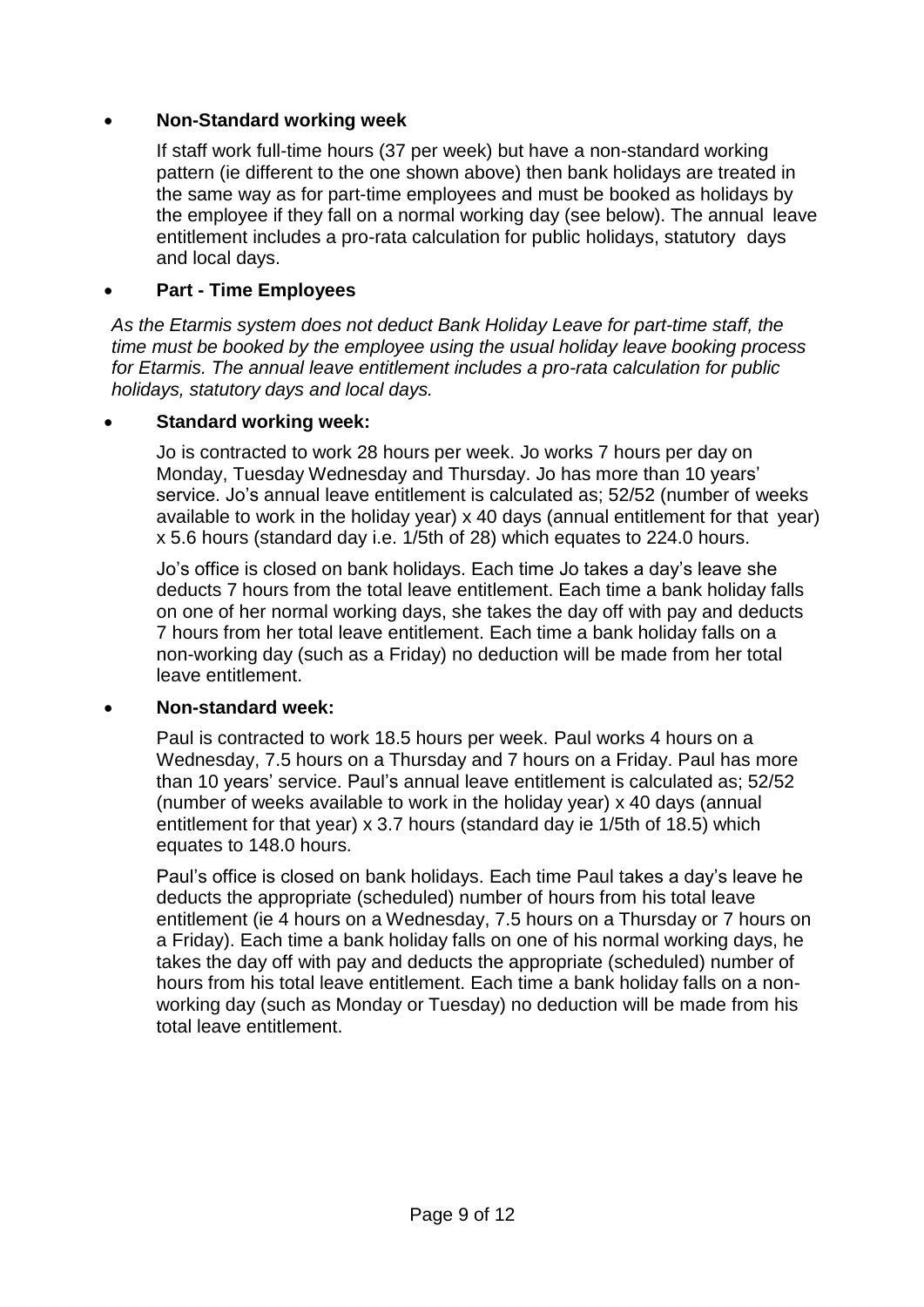#### **Non-standard week (shift/rota):**

Jeff is contracted to work on a seasonal hours contract in a Tourist information Centre. Over the year 21 weeks are worked at 6 hours per week and 31 weeks are worked at 19.5 hours per week. Hours are worked on any of the 7 days of the week including bank holidays. Jeff has 6 years length of service.

Jeff's annual leave entitlement is calculated as; 52/52 (number of weeks available to work in the holiday year) x 37 days (annual entitlement for that year) x 2.81 hours (Total annual hours =  $730.5/52$  weeks/5 days (1/5th)) which equates to 103.97 hours.

Each time he takes a day's leave he deducts the appropriate (scheduled) number of hours from his total leave entitlement. Each time he works a bank holiday he will be paid at the appropriate rate. No hours should be deducted from his total leave entitlement and no day off in lieu should be given (as hours have been allocated in advance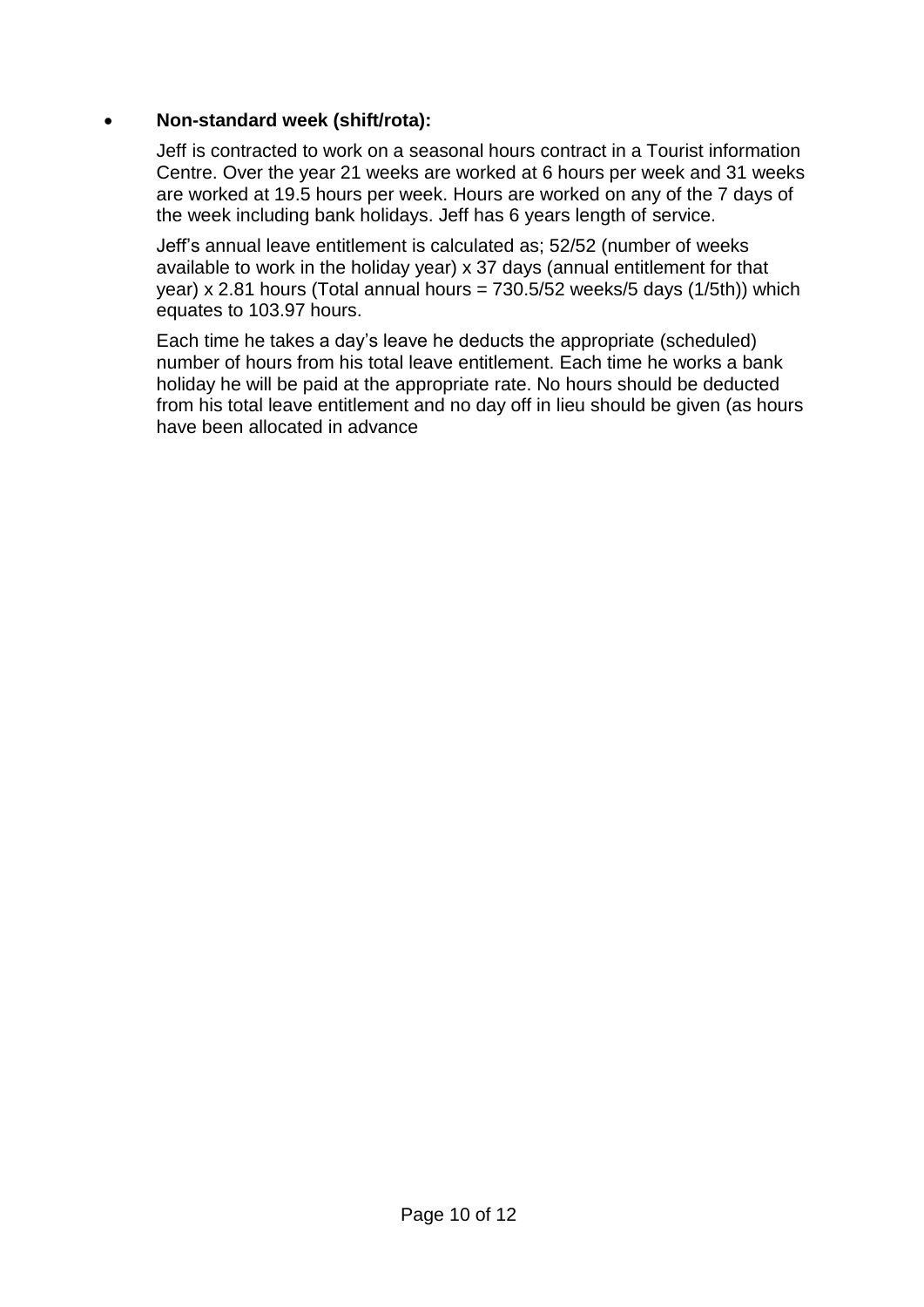# <span id="page-10-0"></span>**Appendix 2 Holiday Purchase Scheme Request Form**

| To be completed by the Employee                                                                                                               |                                                                                         |  |  |  |
|-----------------------------------------------------------------------------------------------------------------------------------------------|-----------------------------------------------------------------------------------------|--|--|--|
| Name:                                                                                                                                         | Job Title:                                                                              |  |  |  |
| Department:                                                                                                                                   | Section:                                                                                |  |  |  |
| Contracted<br>Hours:                                                                                                                          | Line Manager:                                                                           |  |  |  |
| I would like apply to purchase                                                                                                                | hours                                                                                   |  |  |  |
|                                                                                                                                               | of additional annual leave (up to a maximum of 10 days or 74 hours).                    |  |  |  |
| I understand that if I opt to purchase additional annual leave that this will result in a<br>reduction in salary for the relevant leave year. |                                                                                         |  |  |  |
| I understand that the decision to allow me to purchase additional annual leave is entirely<br>at the Council's discretion.                    |                                                                                         |  |  |  |
| Signed:                                                                                                                                       | Dated:                                                                                  |  |  |  |
|                                                                                                                                               | Please submit this form to your relevant Chief Officer by 10am, 15 March (in any year). |  |  |  |
|                                                                                                                                               | To be completed by the line manager                                                     |  |  |  |
| I support this application.                                                                                                                   |                                                                                         |  |  |  |
|                                                                                                                                               |                                                                                         |  |  |  |
| Signature:                                                                                                                                    | Date:                                                                                   |  |  |  |
| Or I do not support this application because                                                                                                  |                                                                                         |  |  |  |
|                                                                                                                                               |                                                                                         |  |  |  |
| Signature:                                                                                                                                    | Date:                                                                                   |  |  |  |